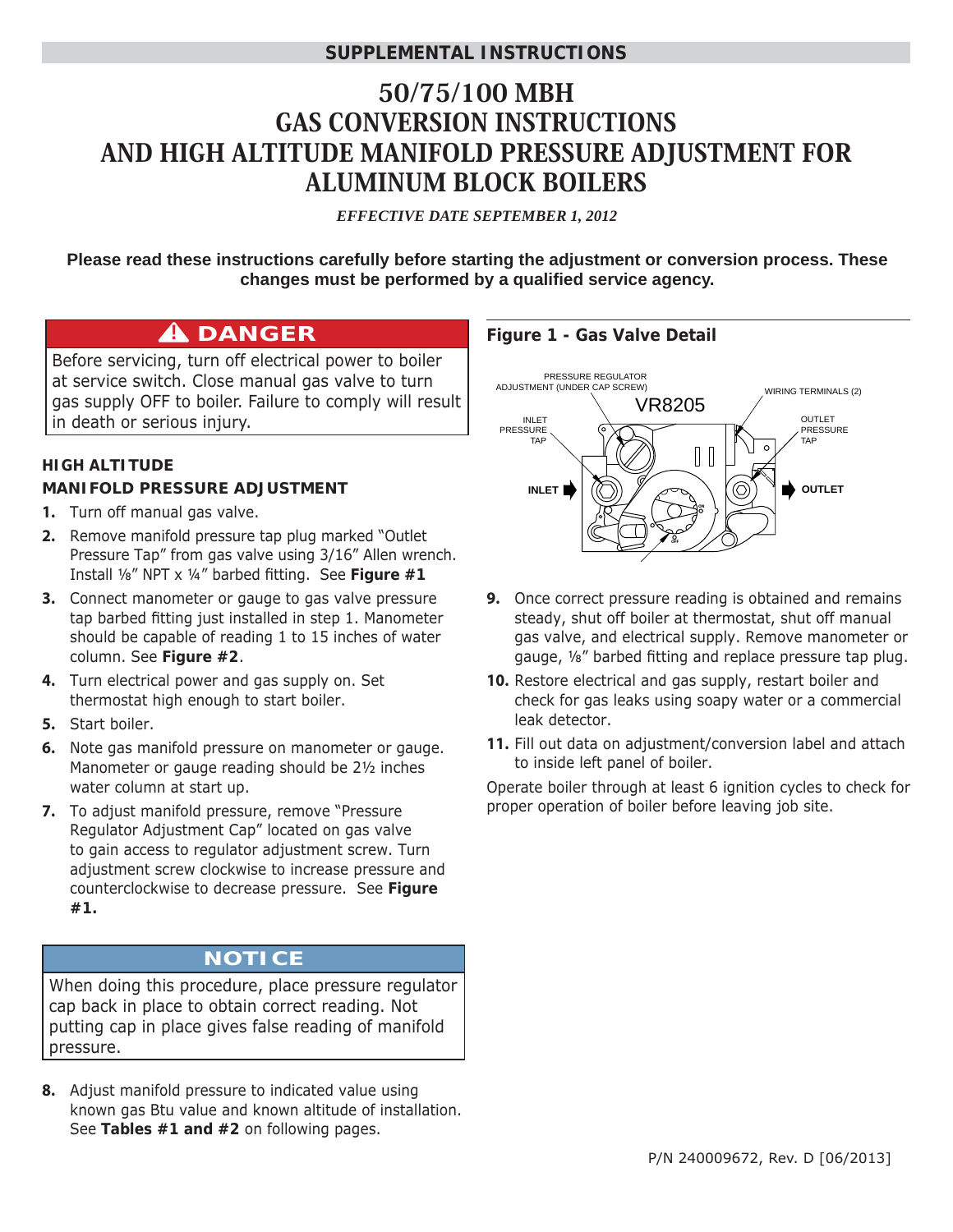#### See Tables #1 and #2 for specific high altitude orifice information. **HIGH ALTITUDE RATINGS FOR NATURAL GAS**

#### TABLE #1: NATURAL GAS

| <b>MODELS 050 MBH</b>                                            |                                                           |                                   |     |     |                          |      |  |  |
|------------------------------------------------------------------|-----------------------------------------------------------|-----------------------------------|-----|-----|--------------------------|------|--|--|
|                                                                  | <b>Stock Factory</b>                                      | <b>Btu Value of Natural Gas++</b> |     |     |                          |      |  |  |
|                                                                  | <b>Settings</b>                                           | 750                               | 850 | 950 | 1000                     | 1050 |  |  |
| Altitude in Ft.                                                  | $0 - 5,000$                                               | 5,000-10,000                      |     |     |                          |      |  |  |
| Normal Input (MBH)                                               | 50                                                        |                                   |     |     | $\overline{\phantom{0}}$ |      |  |  |
| Combustion Setting (CO <sub>2</sub> )                            | $8.7 - 9.7\%$ (CO < 100 ppm)                              |                                   |     |     |                          |      |  |  |
| <b>Gas Orifice</b>                                               | 43331094                                                  |                                   |     |     |                          |      |  |  |
| <b>Burner Plate</b>                                              | 109006405                                                 |                                   |     |     |                          |      |  |  |
| <b>MODELS 075 MBH</b>                                            |                                                           |                                   |     |     |                          |      |  |  |
|                                                                  | <b>Stock Factory</b>                                      | <b>Btu Value of Natural Gas++</b> |     |     |                          |      |  |  |
|                                                                  | <b>Settings</b>                                           | 750                               | 850 | 950 | 1000                     | 1050 |  |  |
| Altitude in Ft.                                                  | $0 - 5,000$                                               | 5,000-10,000                      |     |     |                          |      |  |  |
| Normal Input (MBH)                                               | 75                                                        |                                   |     |     |                          |      |  |  |
| Combustion Setting (CO <sub>2</sub> )                            | $8.7 - 9.7\%$ (CO < 100 ppm)                              |                                   |     |     |                          |      |  |  |
| <b>Gas Orifice</b>                                               | 43331092                                                  |                                   |     |     |                          |      |  |  |
| <b>Burner Plate</b>                                              | 109006406                                                 |                                   |     |     |                          |      |  |  |
| <b>MODELS 100 MBH</b>                                            |                                                           |                                   |     |     |                          |      |  |  |
|                                                                  | <b>Stock Factory</b><br><b>Btu Value of Natural Gas++</b> |                                   |     |     |                          |      |  |  |
|                                                                  | <b>Settings</b>                                           | 750                               | 850 | 950 | 1000                     | 1050 |  |  |
| Altitude in Ft.                                                  | $0 - 5,000$                                               | 5,000-10,000                      |     |     |                          |      |  |  |
| Normal Input (MBH)                                               | 100                                                       |                                   |     |     |                          |      |  |  |
| Combustion Setting (CO <sub>2</sub> )                            | 8.7 - 9.7% (CO $<$ 100 ppm)                               |                                   |     |     |                          |      |  |  |
| <b>Gas Orifice</b>                                               | 43331090                                                  |                                   |     |     |                          |      |  |  |
| <b>Burner Plate</b>                                              | 109009105                                                 |                                   |     |     |                          |      |  |  |
| ++Contact local gas utility or distributor for Btu value of gas. |                                                           |                                   |     |     |                          |      |  |  |

#### **Gas Conversion Procedure**

When changing from Natural to Propane or vice versa, use correct conversion orifice for boiler model.

- **1.** Turn off manual gas valve.
- **2.** Remove front door. Use 5/16" nut driver to remove top panel.
- **3.** Use 9/64" Allen wrench to remove adapter block from gas valve. Take care not to lose o-ring under the block. See **Figure #3.**
- **4.** Use adjustable or 1¼" wrench on bushing to remove gas orifice assembly from mixer turning counter clockwise. Do not use channel locks, pipe wrench, etc, as damage to bushing may occur. See **Figure #2**.
- **5.** Use small pipe wrench to remove orifice from bushing by turning counter clockwise. Install correct orifice for boiler being converted. Apply small amount of pipe dope to threads of orifice leaving last two threads clean. Turn clockwise into bushing.

#### **Figure 2 - Gas Assembly and Inlet Air Assembly**